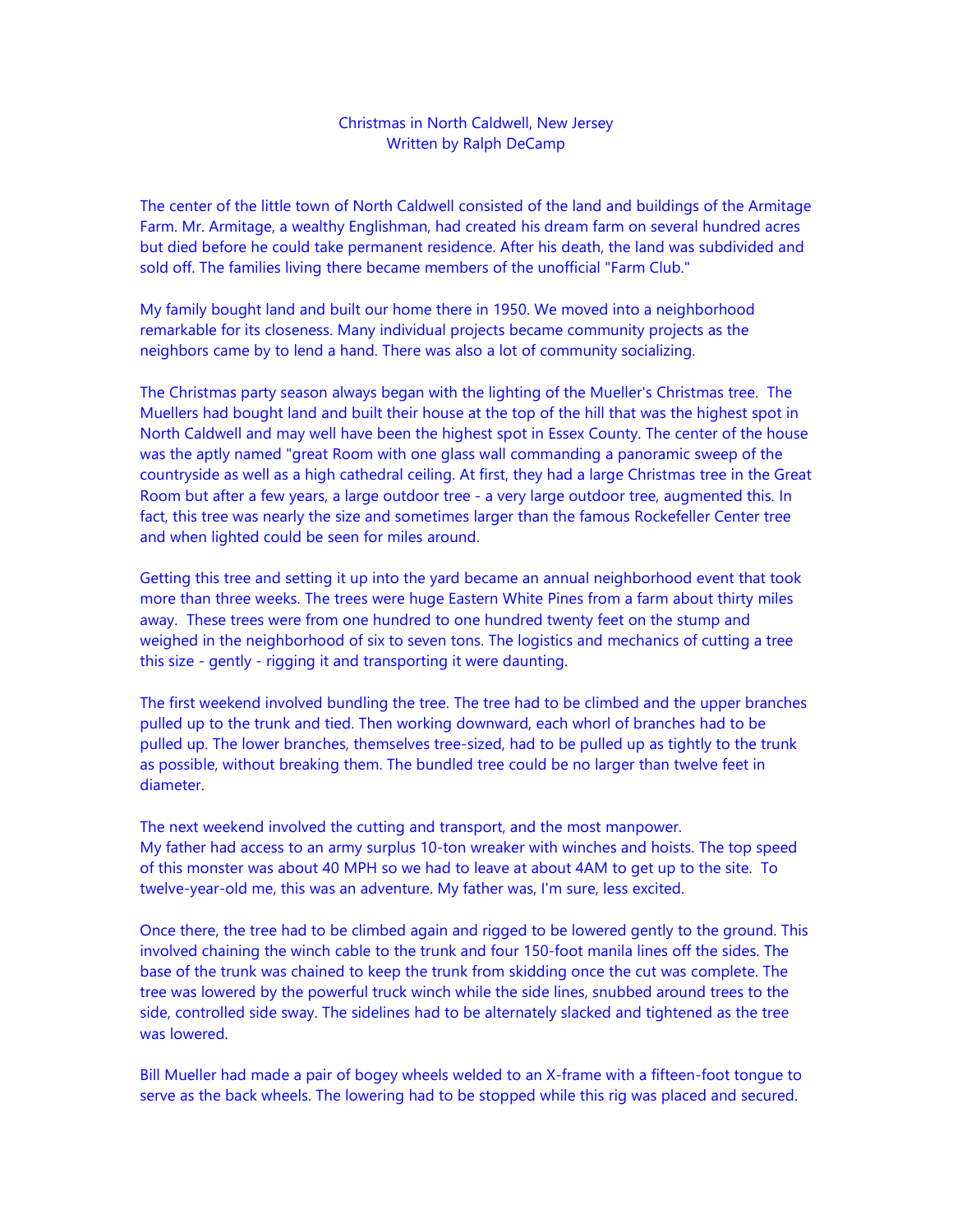The top of the tree rested in the frame, while the tongue was chained and spiked to the trunk. Then the tree was lowered the rest of the way.

Once on the ground, the truck was moved to the trunk and the trunk end lifted and chained to the truck body. We now had a trailer, about a hundred feet long and twelve feet wide ready for the trip back home, at about 20 MPH.

The route was carefully planned. Every town we passed through had its own permit for oversize travel. The roads had to be off the main road and the move had to be on Sunday to minimize traffic interference. In addition, there could be no tight turns, no low bridges, and no obstructions. A car carrying "Oversize Load" signs and equipped with flashing lights had to escort the truck, one to the front, the other bringing up the rear. This caravan slowly ground up the road attracting considerable attention from passers-by who, no doubt, wondered who these lunatics were and what we were up to.

By the time we got home it was usually after dark. So the tree was hauled to the position site in the field and dropped for next weekend.

The next Saturday the tree was positioned. It was wired while on the ground with a junction box at the base and another about halfway up. Once again, the winch cable and wire sidelines were secured to the trunk and the 150-foot light strings attached to the top and tested. The trunk end was chained to keep it from skidding away from the six-foot deep socket hole and the winch hoisted the tree up until the trunk slid into the hole.

The guy wires were staked into the ground and adjusted so the tree was straight. Once again the tree had to be climbed and the bundled branches released. Then the light cords were pulled out and wound about the tree and tested . and we were ready for the party.

As I recall, we did this for about eight years. It wasn't all work. We had a large fire for warmth as it was always cold in those open fields, and Janie Mueller had enormous pots of cream of tomato soup and coffee as well as bundles of sandwiches for anyone needing sustenance in addition to a quantity of adult beverages for the older folks.

One year the trunk chain broke as the tree was being lowered, so the tree crashed to the ground. Another year one of the side lines was mishandled giving its controller a pair of badly ropeburned hands. As it happened, I was then about 17 so was an active participant, was controlling the side line opposite. I saw the line slacking too fast, looked up and saw a wall of green moving in my direction very quickly so I dropped the line and skedaddled. My father, controlling the winch and having an overview of the whole operation was sure I would be crushed until he saw me scoot out of the tree line like a rabbit. He told me later that he never realized I could run so fast.

Looking back, I now think that the only reason no one was killed or injured was the 42 guardian angels and the hand of God taking care of fools. It was a lot of fun, though.

The party was never a long affair. Carols were sung, the inside tree, usually a beautiful blue spruce, was already lighted and then that big tree was lit for the first time at night always spectacular. Refreshments featured family recipe eggnog of great richness and, for the adults,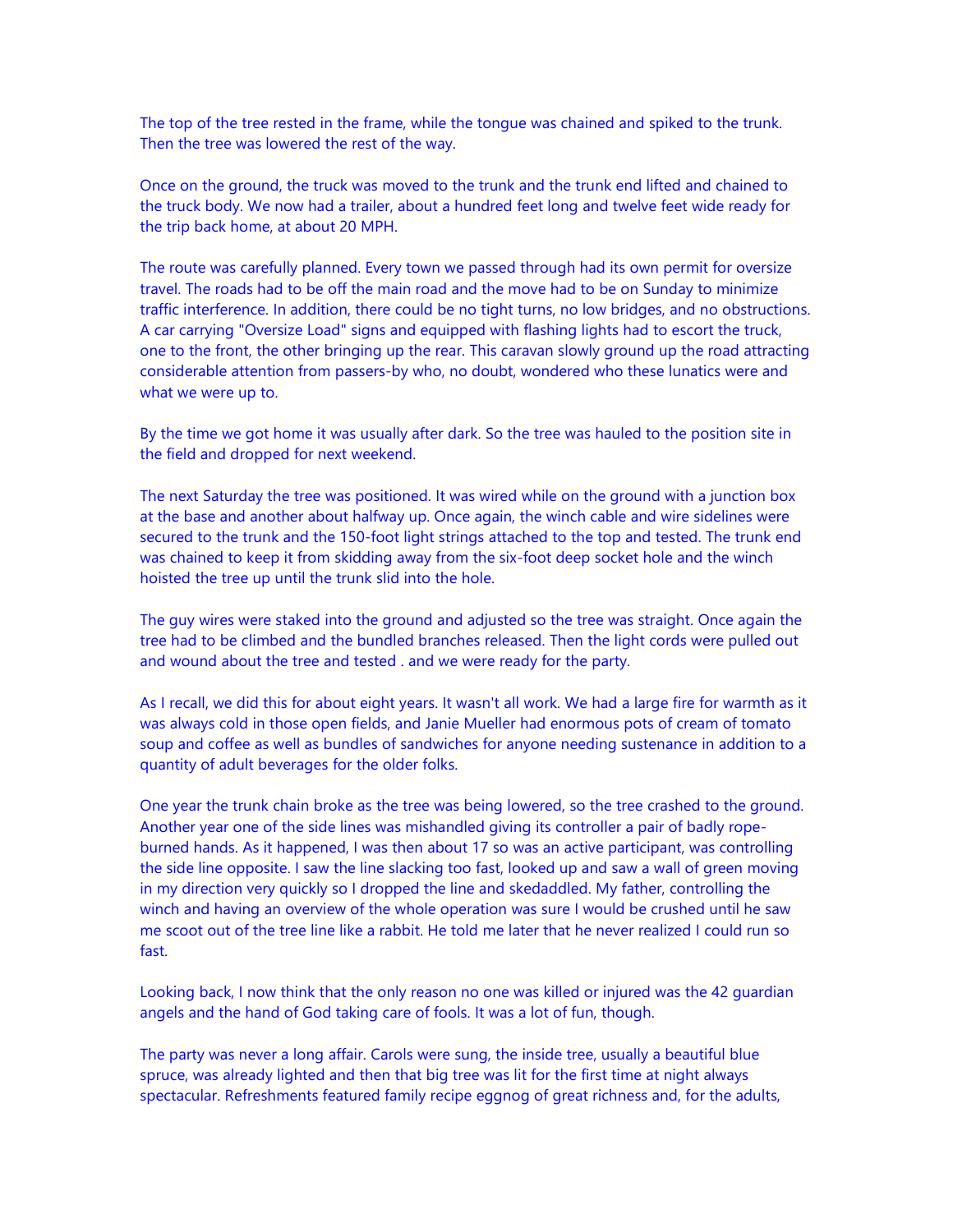potency, since the recipe involved some eight bottles of various rums and brandies. The four-foot portion of the tree trunk above ground level was burned as a Yule log in the large stone fireplace of the Great Room. That log lasted most of the Christmas season.

The next major event was Christmas Eve at our house. We had a Christmas Eve party for as long as I remember. Family, friends, strays, houseguests, during WWII even a few soldiers and sailors far from their own homes. All were welcome for turkey, smoked turkey, shrimp and other seafood (including my Swedish Grandmother's favorite herring), finger sandwiches, sometimes smoked pheasant and other goodies. In addition to Christmas cookies were pfefferneuse (a spiced nugget dipped in powdered sugar) and Lebkuchen (a spiced cake, more like a fat cookie with a rice-paper bottom) from Germany.

These are only available during the Christmas season and are always packed the same way in the tin. Most have a light icing, and one of these is on top, followed by one coated with dark chocolate, followed by one with four almonds in the shape of a cross, with the rest just light icing. Traditionally, the chocolate one goes to the youngest child, the almond one to the oldest adults. These are always broken into quarters.

In later years my friends and I would go to midnight service at St. Peter's Episcopal church. By then just about everyone had gone home except for the family or guests who would be spending the night with us.

Christmas morning was just family and we always had stollen, a German coffee cake filled with dried fruit. Christmas morning was when the kids and family got their gifts. Christmas Eve gifts were for people who wouldn't be there on Christmas morning.

New Years Eve was an adult-only affair rotated between the four houses large enough to accommodate the group, The Williamson's, The Mueller's, the Walkers and the our house. Our house was actually the smallest, but seemed bigger because of all the windows. This was a formal affair, evening gowns for the ladies, white tie and tails for the gentlemen and usually featured a sit-down dinner of standing rib roast of beef and Yorkshire pudding prepared by my mother.

The final major event of the season was Twelfth Night when the Christmas trees and other greens were burned on the front lawn of the Walker's house.

Woody Walker was also the chief of the volunteer fire department so all was well there, and a pumper-truck was standing by, just in case. This was a spectacular fire since those dry greens went up like fury. It also included the top portion of the Mueller's tree. The trunk portion was cut up for firewood. Bringing the tree down was much less complicated than getting it up. We climbed the tree, lowered the light strings and disconnected the junction boxes on the way down. Then the guys were released and the tree felled with a chain saw.

That big portion was laid as the fire base then everyone's trees where stacked around it and lit by a flare. The farm pond was in front of the fire. If there was enough ice we would have a skating party, if not then we just enjoyed cocoa and doughnuts. Our tractor was a Farmall Cub, the smallest one of the four in the neighborhood, so we would take on the task of scraping the ice with the plow blade. My father did that for years, all through the winter.

As a footnote: Bill Mueller finally decided that while getting that huge tree had been fun, it was really getting to be a hassle, so they satisfied themselves with just the indoor tree. That spring he